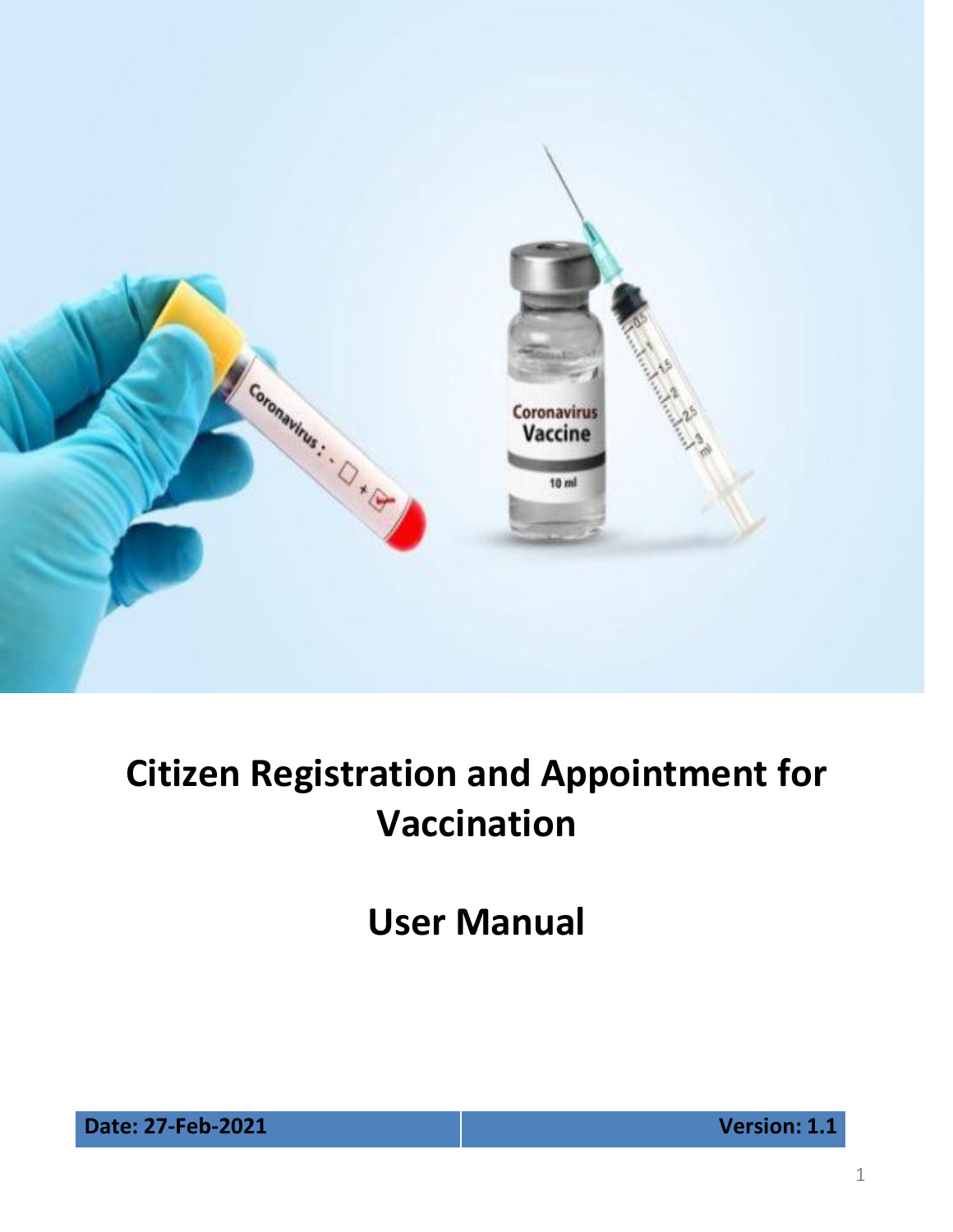

## **Content**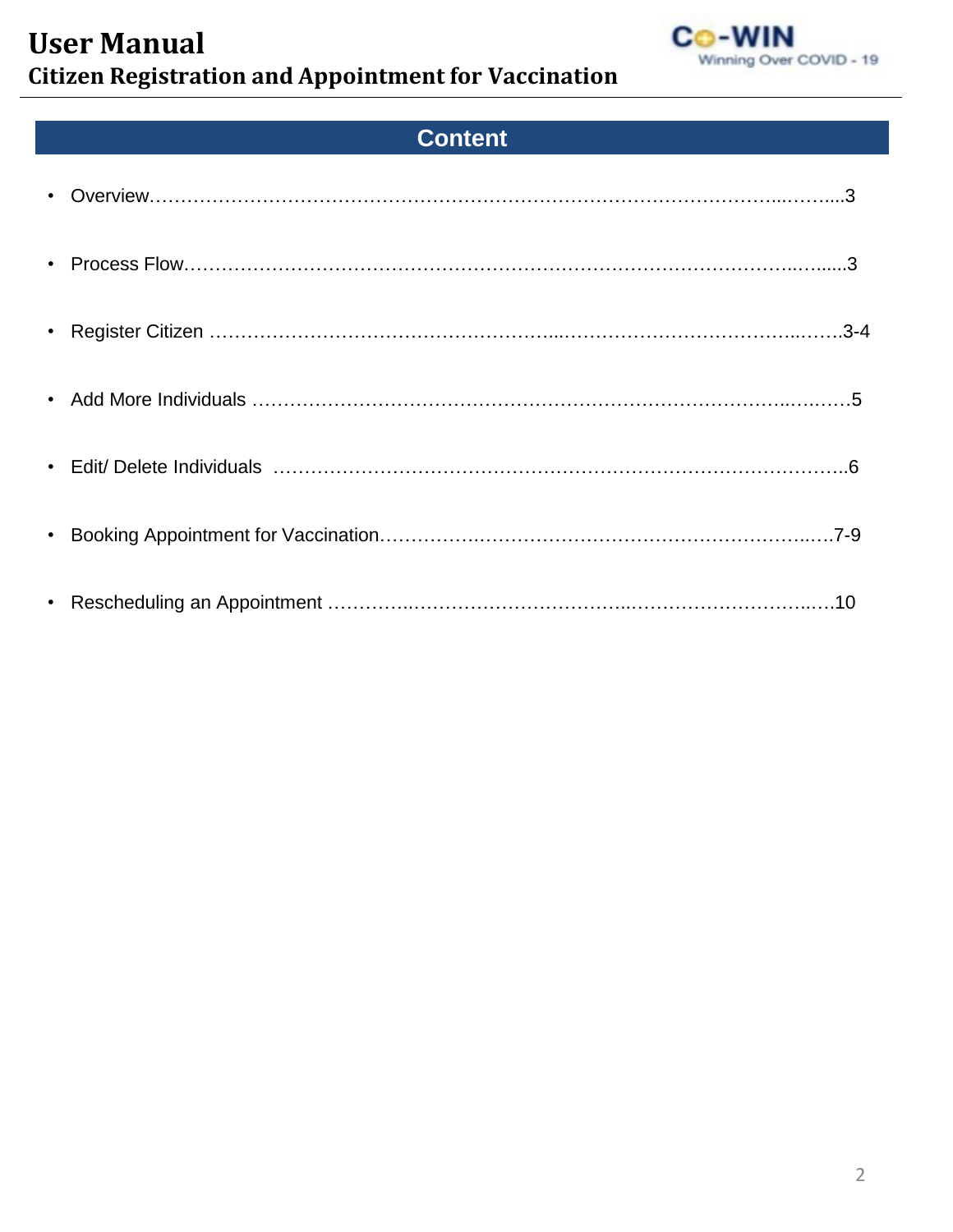

#### **Overview**

Government of India is taking all necessary steps to ensure that the nation is prepared to face the challenge and threat posed by the growing contagion of COVID-19. The exemplary groundwork and precaution advisory by the Government has helped in containing the spread of the virus in our country. At present, the priority is to make COVID -19 vaccine available to all, ensuring vaccine traceability and beneficiary tracking from production to last mile administration. COVID-19 vaccination drive has been initiated to cover healthcare and frontline workers and is to be scaled up to cover citizens above 60 years of age and and/or citizen above 45 years of age suffering from comorbidities.

Co-WIN application is the digital back bone for the vaccination drive in India. With scaling up of vaccination; the number of vaccination facilities and sessions has to be increased and managed effectively. The CO-WIN application will facilitate the citizen with an option to register and schedule the vaccination session online in Centers of their choice. The Citizen self-registration module will ensure fool-proof identification of deserving candidates for receiving the vaccines. The Co-WIN application facilitates multiple role creations for orchestrating vaccination drive at various levels.

The objective of the document is to handhold the citizens to register and schedule an appointment for vaccination. Currently the application is open for Citizens above 60yrs of age and for People above 45 yrs of age with comorbidities



The following features will be available for the Citizen in Self Registration module

- Register for a vaccination session (with a choice of registering additional 3 members)
- Selection of Vaccination center of convenience
- Schedule vaccination Date as per slot availability at a Center
- Reschedule Vaccination date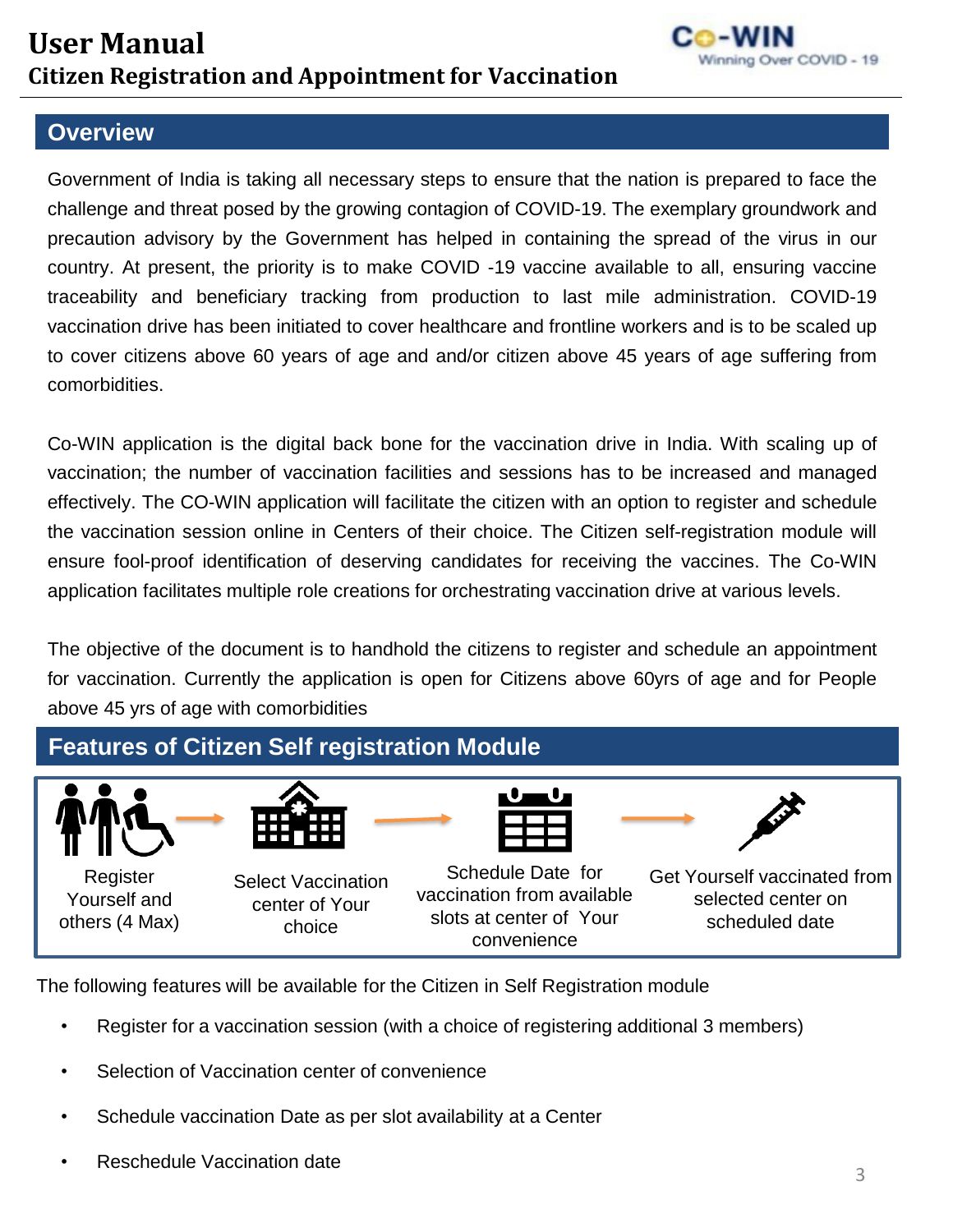

#### **Work Flow**



#### **Register** 1

► Citizens can register by logging in "www.cowin.gov.in"'

| $\frac{1}{2}$                                                |                                                                  | --<br>F<br>' ہے۔         |
|--------------------------------------------------------------|------------------------------------------------------------------|--------------------------|
| <b>Register for</b><br>vaccination                           |                                                                  | You will get OTP via sms |
| We will send you a One Time<br>Password on your phone number | atl Vodafone IN 4G 5:04 PM<br>@ 91%<br>$\langle $                | Enter OTP                |
|                                                              | Text Message<br>Today, 12:19 PM                                  | 120 sec                  |
| Enter Mobile Number<br><b>GET OTP</b>                        | 7424 is your one time<br>password(OTP) for<br>phone verification | <b>VERIFY</b>            |

- Enter valid mobile number. Clicks on "Get OTP" button.
- OTP is sent at the phone number via SMS.
- Enter the OTP and click "Verify" button.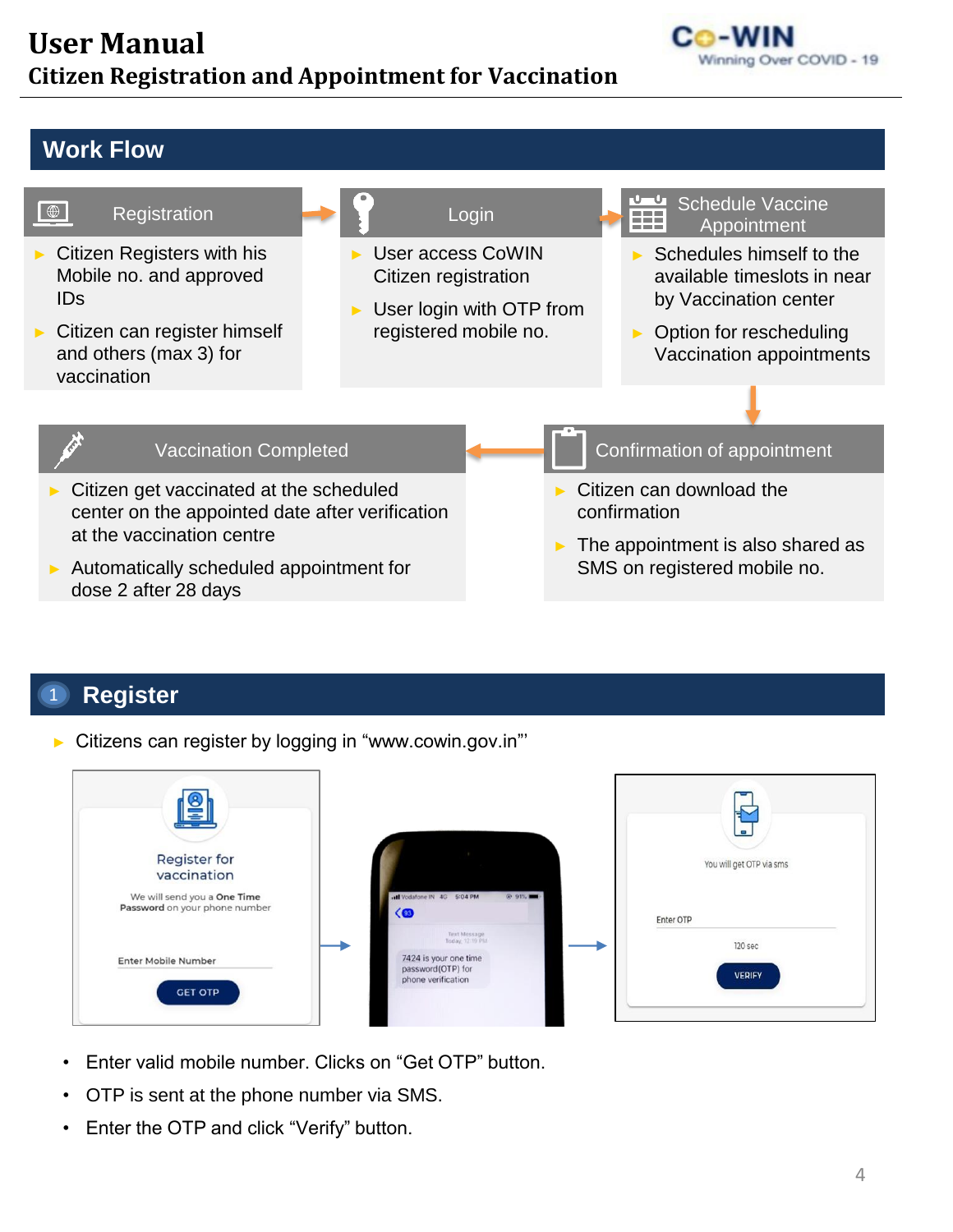

- Once the OTP is validated, the "Registration of Vaccination" page appears
- Enter details required in the "Registration of Vaccination" page

| Your Photo Id will be verified at the time of your vaccination appointment. Please provide the<br>details of the Photo Id you will carry for vaccination.                                                                                          |                  |
|----------------------------------------------------------------------------------------------------------------------------------------------------------------------------------------------------------------------------------------------------|------------------|
| Photo ID Proof                                                                                                                                                                                                                                     |                  |
| Driving License                                                                                                                                                                                                                                    |                  |
| Driving License Number                                                                                                                                                                                                                             |                  |
| MH01327821                                                                                                                                                                                                                                         |                  |
| Name (as in Driving License)                                                                                                                                                                                                                       |                  |
| Damini Sharma                                                                                                                                                                                                                                      |                  |
| Gender                                                                                                                                                                                                                                             |                  |
| <b>O</b> Female<br>Male<br>Others                                                                                                                                                                                                                  |                  |
| Year of Birth (as in Driving License in YYYY format)                                                                                                                                                                                               |                  |
| 1972                                                                                                                                                                                                                                               |                  |
|                                                                                                                                                                                                                                                    |                  |
|                                                                                                                                                                                                                                                    |                  |
| <b>No</b><br>() YAS                                                                                                                                                                                                                                |                  |
|                                                                                                                                                                                                                                                    |                  |
|                                                                                                                                                                                                                                                    | <b>REGISTER</b>  |
|                                                                                                                                                                                                                                                    |                  |
|                                                                                                                                                                                                                                                    |                  |
|                                                                                                                                                                                                                                                    |                  |
|                                                                                                                                                                                                                                                    |                  |
|                                                                                                                                                                                                                                                    |                  |
|                                                                                                                                                                                                                                                    |                  |
| Do you have any comorbidities (pre-existing medical conditions)?<br>If you have any comorbidities, please carry a medical certificate with you for the vaccination<br>appointment<br>* All fields are mandatory<br>Mandatory Field to be Filled by | Click "Register" |

► The below table shows the details to be entered in the "Registration of Vaccination" page. Please note that all fields in this Form are **Mandatory**

| #              | <b>Field Name</b>      | <b>Details</b>                                                                                                                                    |
|----------------|------------------------|---------------------------------------------------------------------------------------------------------------------------------------------------|
| $\mathbf{1}$ . | Photo ID Proof         | Select appropriate ID Card from the Dropdown list.                                                                                                |
|                |                        | Citizen must carry selected ID at the time of taking the vaccination.                                                                             |
| 2              | <b>Photo ID Number</b> | Citizen to enter ID number                                                                                                                        |
| 2.             | <b>Name</b>            | Enter the name as per the selected ID proof                                                                                                       |
| 3.             | <b>Year of Birth</b>   | Enter the year of birth as per the ID Proof in the format YYYY                                                                                    |
| 4.             | Gender                 | Select Gender (Male/ Female/ Others)                                                                                                              |
| 5.             | Comorbidities          | Citizens 45+ years of age to select the relevant option as per the case.<br>Citizen should carry a medical certificate at the time of vaccination |

Once the details are entered for registration, Click "Register" Button at the bottom right.

Receives Confirmation message on successful registration

Beneficiary Registered Successfully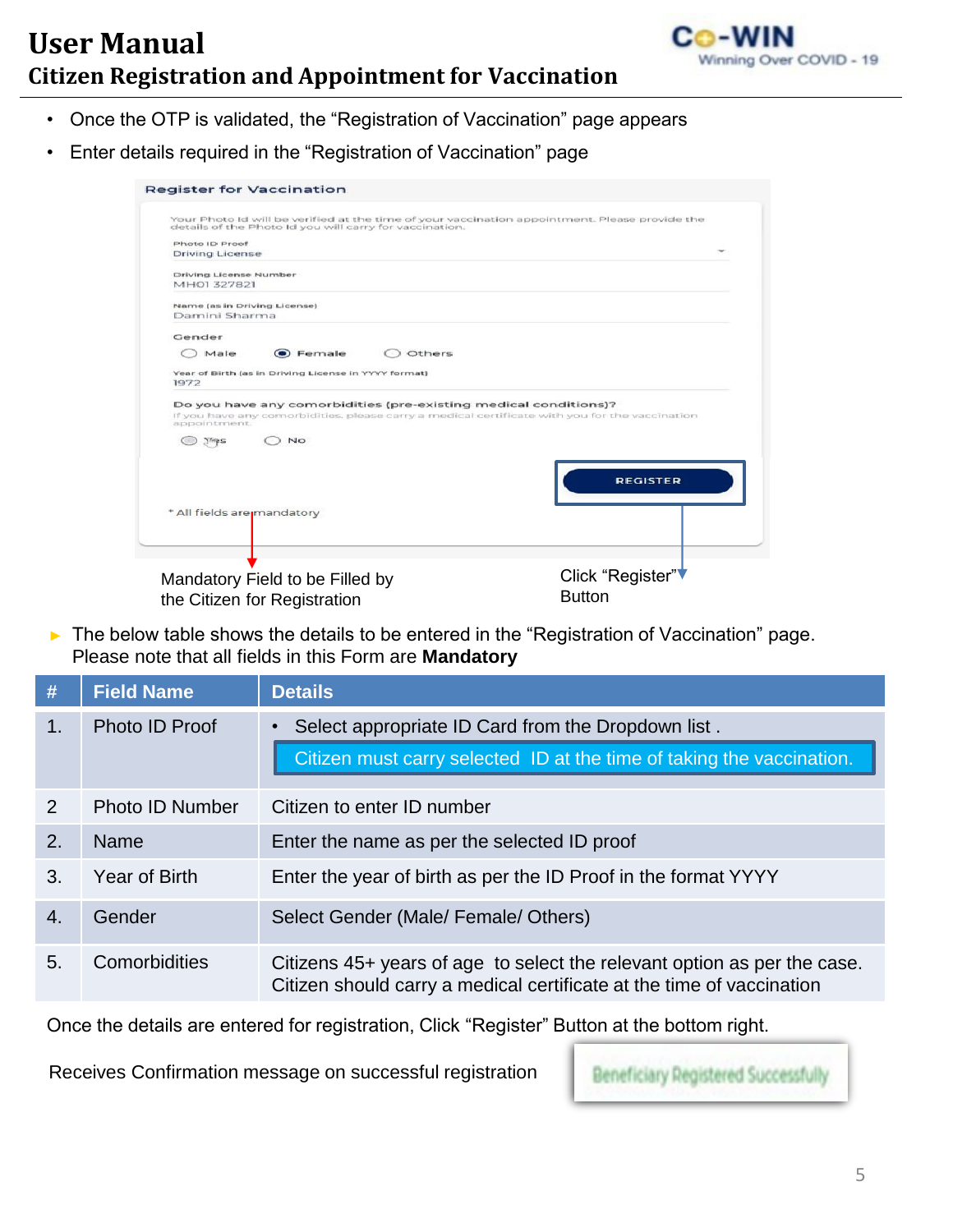

#### 2 **Add More Individuals**

- Once registration is completed; the system will show the "Account Details"
- Citizen can further add 3 more people linked with this mobile number by clicking on "Add More" button at the bottom right side of the Page

|           |             |        | Individuals linked to mobile number 7021565500 |                 |                  |               |         |
|-----------|-------------|--------|------------------------------------------------|-----------------|------------------|---------------|---------|
| #         | Name        | Gender | Year Of Birth                                  | Photo Id        | <b>Id Number</b> | <b>Status</b> | Action  |
| ٦         | Sunita Devi | Female | 1972                                           | Aadhaar Card    | XXXX-8458        | Not Scheduled | / 图 B × |
| $\bar{z}$ | Deva Nandy  | Male   | 1961                                           | Driving License | XXXX-3344        | Scheduled     | 20x     |

Click on "Add More" for adding 3 more individuals linked to this mobile number

Enter all the details of the individual to be included and then click on the **Add** button

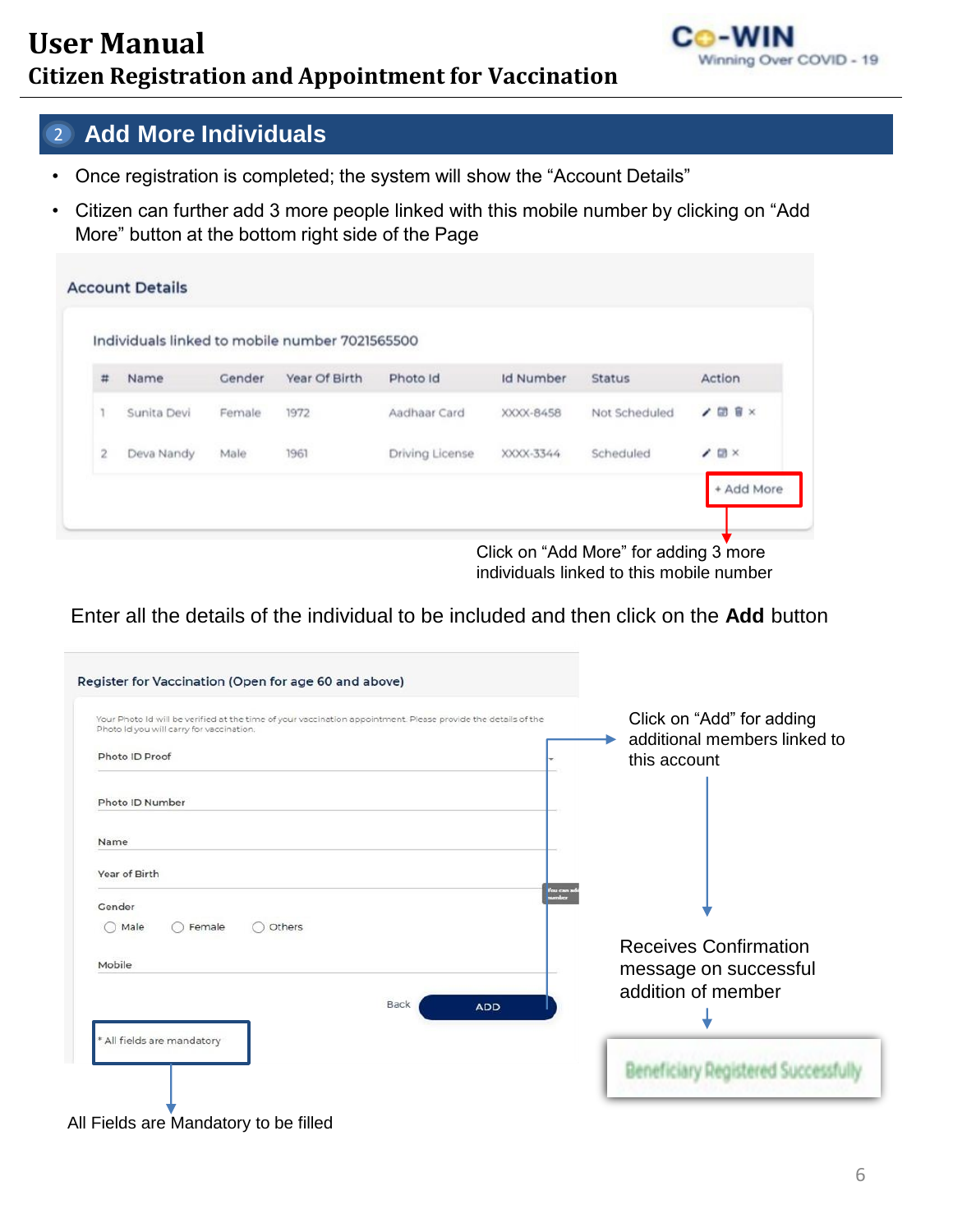

#### 3 **Delete Individuals**

• Citizen can Delete individuals linked with his mobile number

|                |               |        |      |                 |           |               | Action                |
|----------------|---------------|--------|------|-----------------|-----------|---------------|-----------------------|
|                | Sunita Devi   | Female | 1972 | Aadhaar Card    | XXXX-8458 | Not Scheduled | $\angle \blacksquare$ |
| $\overline{c}$ | Deva Nandy    | Male   | 1961 | Driving License | XXXX-3344 | Scheduled     | 国 ×                   |
| 3              | Damini Sharma | Female | 1972 | Driving License | XXXX-821  | Not Scheduled | <b>田盲×</b><br>,       |

- 1. Login with username and password, and Navigate to the dashboard.
- 1. Click  $\boxed{1}$  action button to Delete a member

|              | Individuals linked to mobile number 7021565500 |        |               |                 |                  |               |                             |
|--------------|------------------------------------------------|--------|---------------|-----------------|------------------|---------------|-----------------------------|
| #            | Name                                           | Gender | Year Of Birth | Photo Id        | <b>Id Number</b> | <b>Status</b> | Action<br>Delete Individual |
|              | Sunita Devi                                    | Female | 1972          | Aadhaar Card    | XXXX-8458        | Not Scheduled | 208                         |
| $\mathbf{2}$ | Deva Nandy                                     | Male   | 1961          | Driving License | XXXX-3344        | Scheduled     | $\prime$ m $\times$         |
| 3            | Damini Sharma                                  | Female | 1972          | Driving License | XXXX-821         | Not Scheduled | $200 \times$                |

• Confirmation message will appear on Deletion

**Beneficiary Deleted Successfully**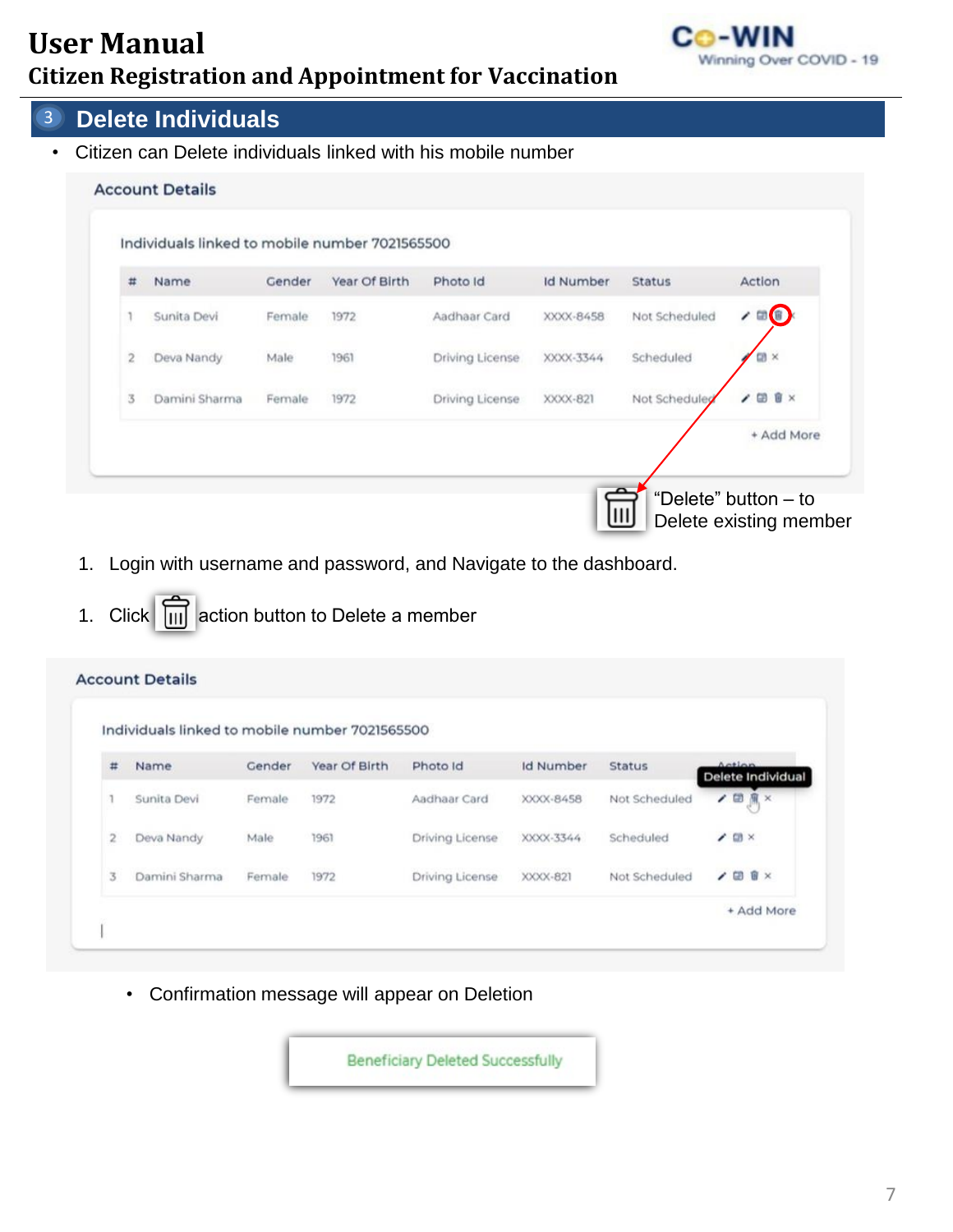

#### 4 **Booking Appointment for Vaccination**

• Citizen can schedule Appointment from the "Account Details" page.



- Clicks on  $\left| \begin{array}{c} \cdots \end{array} \right|$  button for Booking Vaccination Appointment or Click "SCHEDULE APPOINTMENT"
- System navigates to " Book Appointment for Vaccination" page
- Searches the Vaccination Centre of choice by State, District, Block and Pin Code from the dropdowns

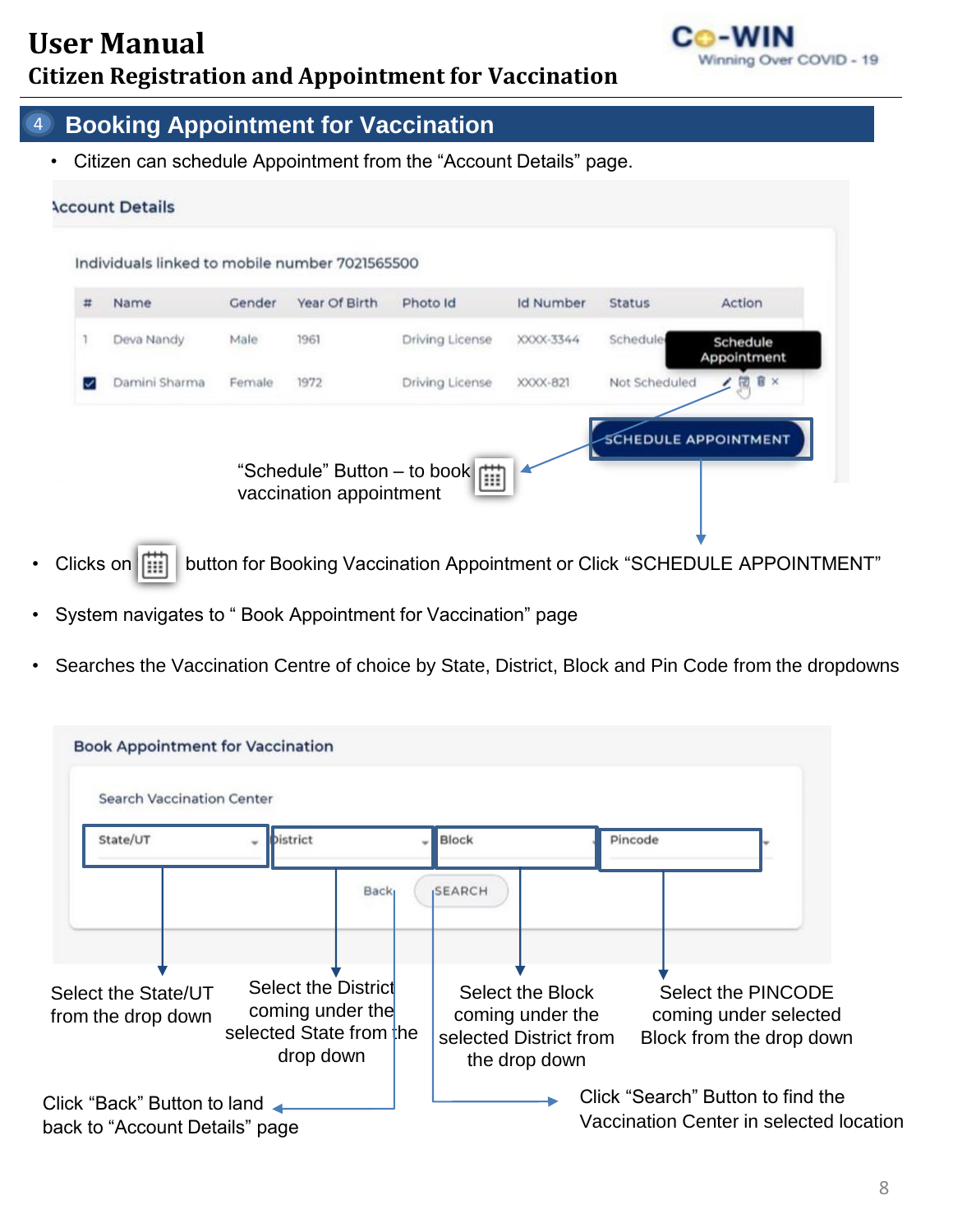

9

- On clicking "Search" button, system will display below the list of Vaccination centre as per Search Criteria
- Center Name will be displayed at right panel of the page
- On clicking any centre at the panel, the available slots (date and capacity) will be displayed

|                                                   | <b>Book Appointment for Vaccination</b>                                              |                                      |                                                  |           |
|---------------------------------------------------|--------------------------------------------------------------------------------------|--------------------------------------|--------------------------------------------------|-----------|
|                                                   | <b>Search Vaccination Center</b>                                                     |                                      |                                                  |           |
| Available                                         | State/UT<br>District<br>Maharashtra<br>Pune                                          | Block                                | Pincode                                          |           |
| Vaccination<br>centre based on<br>search criteria |                                                                                      | <b>SEARCH</b>                        |                                                  |           |
|                                                   | <b>Center Name</b>                                                                   | Date and Availability                |                                                  |           |
|                                                   | Agm Dispensary                                                                       | THU Feb 25 2021<br>09:00 AM-06:00 PM | Available Capacity: 50 $\checkmark$              |           |
|                                                   | Ak Hosp Site                                                                         |                                      |                                                  |           |
|                                                   | Ambegaon Community Hall                                                              | FRI Feb 26 2021<br>09:00 AM-06:00 PM | Available Capacity: 50                           | Click to  |
|                                                   | Ambegaon State Site                                                                  |                                      | $\blacktriangleright$ check<br>Next Week         |           |
|                                                   | Amegaon Po                                                                           |                                      | <b>BOOK</b><br><b>Back</b><br>slots              | next week |
|                                                   | <b>Bk Medical Institute</b>                                                          |                                      |                                                  |           |
|                                                   | <b>Gk Hospital Site</b>                                                              |                                      |                                                  |           |
| <b>Click Center of</b><br>choice for              |                                                                                      |                                      | Clicks <b>Book</b> Button to                     |           |
| Vaccination                                       | Available Date and capacity<br>at selected Center                                    | Select by clicking<br>the date of    | Book the Appointment                             |           |
|                                                   |                                                                                      | convenience                          | Click "Back" Button to land                      |           |
|                                                   |                                                                                      |                                      | back to "Account Details" page                   |           |
| $\bullet$                                         | Once "Book" button is clicked, the "Appointment Confirmation" page is displayed      |                                      |                                                  |           |
|                                                   |                                                                                      |                                      |                                                  |           |
|                                                   | Click "Confirm" button after verifying the details for final confirmation on booking |                                      |                                                  |           |
|                                                   | <b>Appointment Confirmation</b>                                                      |                                      |                                                  |           |
|                                                   |                                                                                      |                                      | Verify the Center, Date<br>مصعومهم وعوام المصدور |           |

| Please verify the details below and click Confirm to book your appointment. |                           |                | selected are correct                             |
|-----------------------------------------------------------------------------|---------------------------|----------------|--------------------------------------------------|
| Center<br>Bk Medical Institute, Pune, Maharashtra,                          |                           |                | Verify the name is<br>appearing as in the Photo  |
| Date<br>Feb 25 2021                                                         | Time<br>09:00 am-06:00 pm |                | <b>ID</b> selected                               |
| Name<br>×                                                                   | Reference ID              |                |                                                  |
| Damini Sharma<br>Click "Back" to Navigate to "Book <                        | <b>Back</b>               | <b>CONFIRM</b> | Click "CONFIRM" if all<br>details are correct to |
| Appointment for Vaccination" page                                           |                           |                | confirm booking                                  |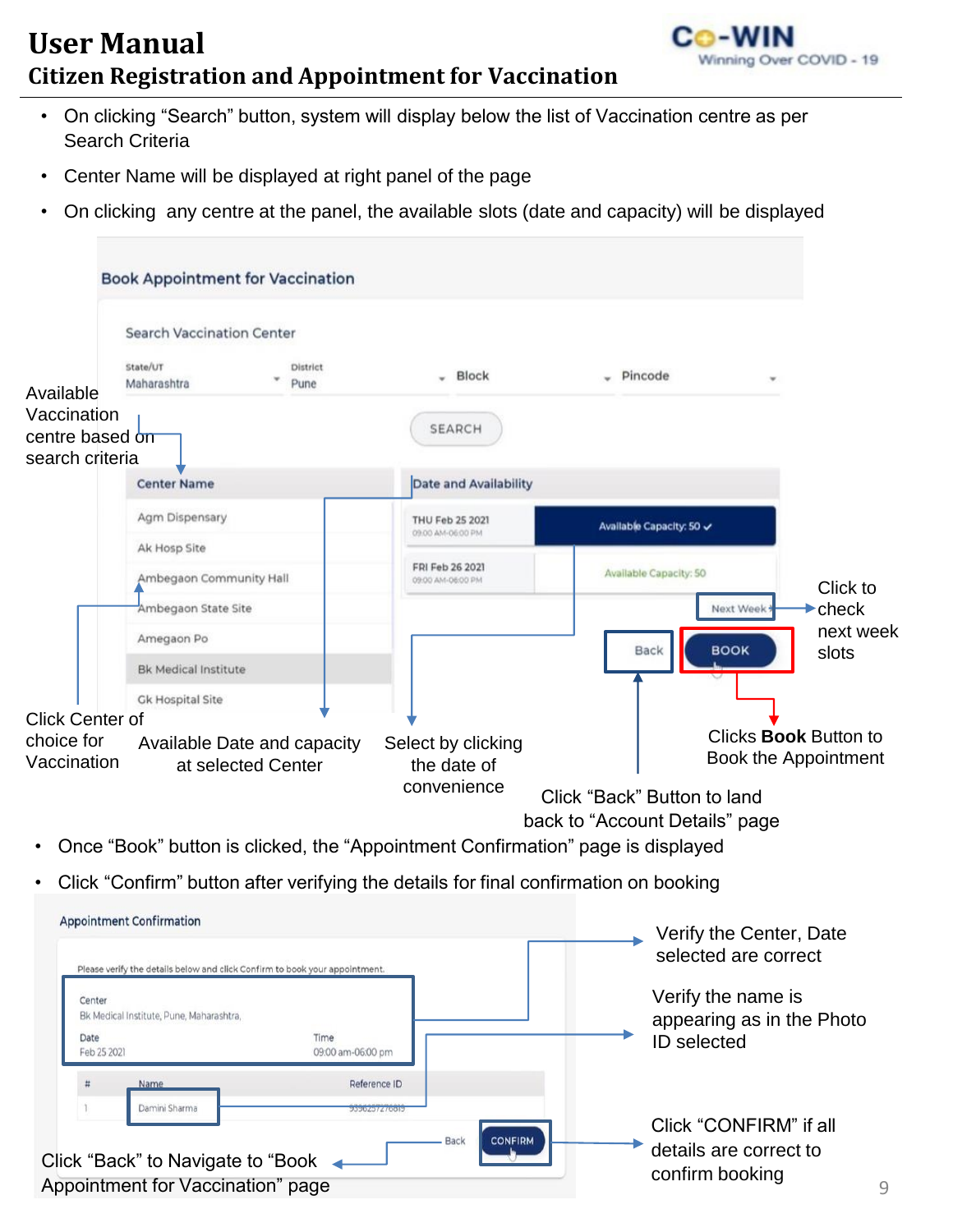

• Once confirmed, the confirmation page with "Appointment Successful" message will be displayed

|                                            |                                                    | 也 Download -                                                    |        |                                                                                                                                                                                                                                                                                                                                      | Click "Download" to download and<br>save the confirmation |                 |                   |
|--------------------------------------------|----------------------------------------------------|-----------------------------------------------------------------|--------|--------------------------------------------------------------------------------------------------------------------------------------------------------------------------------------------------------------------------------------------------------------------------------------------------------------------------------------|-----------------------------------------------------------|-----------------|-------------------|
| Your vaccination appointment is confirmed. |                                                    |                                                                 |        |                                                                                                                                                                                                                                                                                                                                      |                                                           |                 |                   |
| mobile number through an SMS.              |                                                    | Your appointment details have also been sent on your registered |        |                                                                                                                                                                                                                                                                                                                                      | APPOINTMENT DETAILS                                       |                 |                   |
| Center                                     |                                                    |                                                                 | Center | BK Medical Institute. Bawdhan, Pune, Maharashtra,                                                                                                                                                                                                                                                                                    |                                                           |                 |                   |
|                                            | Bhabha Hospital Kbbh, Bandra, Mumbai, Maharashtra, |                                                                 | Date   | Feb 25 2021                                                                                                                                                                                                                                                                                                                          |                                                           | Time            | 09:00 am-06:00 pm |
| Time<br>Date<br>Feb 22 2021                | 03:30 am - 12:30 pm                                | <b>Time Prefrence</b><br><b>FORENOON</b>                        | ٠      | Name                                                                                                                                                                                                                                                                                                                                 | DETAILS OF INDIVIDUALS<br>Reference Id                    |                 | Photo Id to Carry |
| #<br>Name                                  | <b>Reference Id</b>                                | Photo Id to Carry                                               |        | Damini Sharma                                                                                                                                                                                                                                                                                                                        | 9396257276819                                             | Driving License |                   |
| Pravin Mathur                              | 3218379647657                                      | <b>Driving License</b>                                          |        |                                                                                                                                                                                                                                                                                                                                      |                                                           |                 |                   |
|                                            |                                                    |                                                                 |        |                                                                                                                                                                                                                                                                                                                                      | <b>INSTRUCTIONS</b>                                       |                 |                   |
| Instructions                               |                                                    | Please carry the Photo Id card mentioned in your appointment    |        | 1. Please carry the Photo Id card mentioned in your appointment details for vaccination.<br>2. If you have any comorbidities, please carry a medical certificate with you for the vaccination appointment.<br>3. For any additional information, please visit our website - https://cowin.gov.in or call CoWIN helpline number 1075. |                                                           |                 |                   |
|                                            |                                                    |                                                                 |        |                                                                                                                                                                                                                                                                                                                                      |                                                           |                 |                   |

#### 5 **Rescheduling an Appointment**

**How to Re-Login to "Citizen Registration Module?**

- Once the Appointment is fixed, it can be rescheduled at any later stage but before the vaccination appointment day.
- For this, Re-login to "Citizen Registration" module; with your already registered mobile no.

|                                                              | Enter            |
|--------------------------------------------------------------|------------------|
| Register for vaccination                                     | regist           |
| (Open for age 60 and above)                                  | <b>Clicks</b>    |
| We will send you a One Time<br>Password on your phone number | buttor<br>123456 |
|                                                              | <b>OTP</b>       |
| Enter Mobile Number                                          | numb             |
|                                                              | 123456<br>Enter  |
| <b>GET OTP</b>                                               | "Verify          |
|                                                              | Navig            |
|                                                              | Detail           |

his/her already ered mobile number. on "Get OTP" າ.

is sent at the phone er via SMS.

the OTP and click y" button.

ate to "Account s" Page